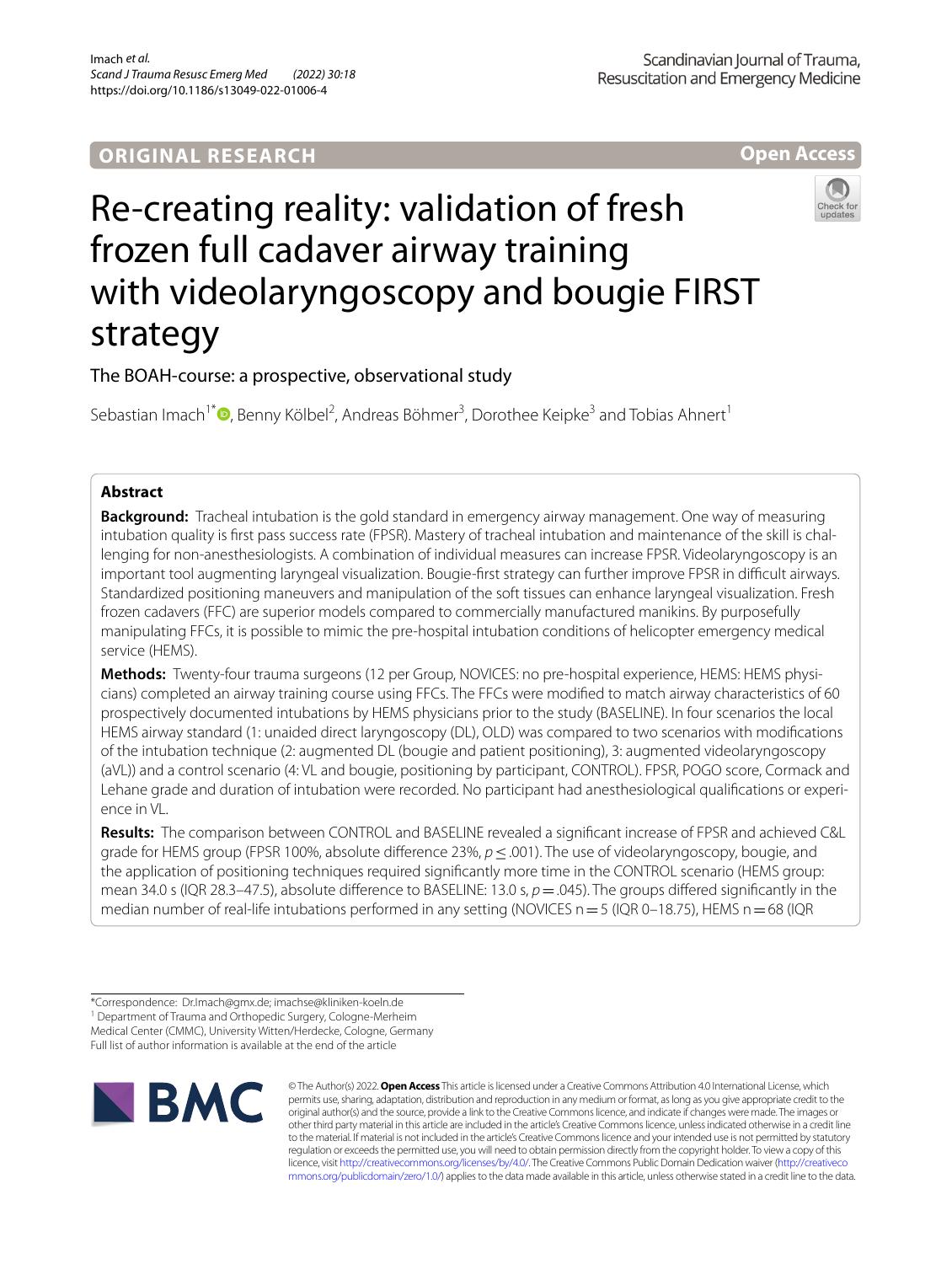37.25–99.75)). In the control scenario no signifcant diferences were found between both groups. The airway characteristics of the FFC showed no signifcant diferences compared to BASELINE.

**Conclusion:** Airway characteristics of a pre-hospital patient reference group cared for by HEMS were successfully reproduced in a fresh frozen cadaver model. In this setting, a combination of evidence based airway management techniques results in high FPSR and POGO rates of non-anesthesiological trained users. Comparable results (FPSR, POGO, duration of intubation) were achieved regardless of previous provider experience. The BOAH concept can therefore be used in the early stages of airway training and for skill maintenance.

Keywords: Emergency airway management, Difficult airway, Intubation, Videolaryngoscopy, Bougie-assisted intubation, Fresh frozen cadaver training, HEMS, FPSR

## **Background**

Tracheal intubation is still the gold standard in often life-saving emergency airway management, despite the availability of alternatives [[1,](#page-7-0) [2](#page-7-1)]. Since the probability of an unexpected difficult airway is increased in the pre-hospital setting, tracheal intubation must be mastered to a high standard by all clinicians, regardless of the main profession of the emergency personnel and the amount of anesthesiological training that may have been completed  $[3]$  $[3]$ . The quality of the airway management provided may be evaluated by the First Pass Success Rate (FPSR), defned as the proportion of properly placed tracheal tubes during the frst laryngoscopic attempt. By prioritizing intubation success in the frst attempt, complications such as swelling of the neck soft tissues, bleeding of the airway, hypotension, and, above all, hypoxia, may be avoided  $[4, 5]$  $[4, 5]$  $[4, 5]$ .

The safe mastery of tracheal intubation and permanent maintenance of the skill is particularly challenging for non-anesthesiologists, since a minimum number of intubations (100–200 intubations) or a minimum duration of further training in anesthesiology or other emergency subspecialties is required to reach an acceptable level of expertise [\[6](#page-7-5)[–9](#page-7-6)]. At the same time, it may be difficult for pre-hospital clinicians to get the exposure needed to maintain their skills in clinical procedures such as tracheal intubations, solely from their pre-hospital work [\[10,](#page-7-7) [11](#page-7-8)].

Various individual measures or a combination of individual measures can increase FPSR in emergency airway management [\[12](#page-7-9), [13](#page-8-0)]. Videolaryngoscopy appears to augment laryngeal visualization [\[14](#page-8-1)[–17](#page-8-2)]. Furthermore the use of a bougie-frst strategy can achieve up to 14% improved FPSR in patients with difficult airways [[18](#page-8-3), [19](#page-8-4)] Standardized positioning maneuvers considering cervical spine protection, such as raising the upper body by 25° (ramping) and elevating the head can further increase laryngeal visibility [\[20](#page-8-5)[–24](#page-8-6)]. Selective manipulation of the soft tissues of the neck during bimanual laryngoscopy can improve laryngeal visualization up to 25% [[25,](#page-8-7) [26\]](#page-8-8).

For advanced airway management training simulation appears to be more efective than non-simulation education (including OR training) [\[27,](#page-8-9) [28\]](#page-8-10). Biological models like fresh frozen cadavers are perceived as more realistic in terms of intubation conditions, learner satisfaction is increased in a cadaver model compared to manikins (Standardized Mean Diference (SMD) 0.79; 95% CI 0.49, 1.08) and outcomes in real clinical settings tend to favor a cadaver model (SMD 0.28; 95%:−0.62, 1.18) [\[27](#page-8-9)]. At the same time, it increases user confdence and reduces the duration of airway management  $[29-31]$  $[29-31]$  $[29-31]$ . Acquisition of non-time dependent skills may be facilitated by advanced airway manikins (SMD −1.10; 95%,−2.06,−0.13) [\[32\]](#page-8-13). A combination of both advanced manikins and cadavers is possible [\[33](#page-8-14), [34](#page-8-15)]. Paramount for learning success is task repetition with intermittent feedback [[35,](#page-8-16) [36](#page-8-17)].

The combination of  $4$  h manikin training, a video study, and 2 h cadaver training leads to an equalization of POGO scores between inexperienced and experienced users. These in vitro results showed a correlation of FPSR in real critical care patients  $[27]$  $[27]$ . The POGO score indicates the estimated percentage of glottis opening visualized during laryngoscopy by the clinician [\[37](#page-8-18), [38](#page-8-19)]. By purposefully manipulating the cadaver, it is possible to mimic prehospital intubation conditions and train operators accordingly. By using Peyton´s four-step-approach for teaching manual skills including skill deconstruction to the smallest teachable unit (micro-teaching), providers are able to go through diferent stages of skill acquisition in a compressed way, which fnally enables training in the form of deliberate practice [\[39](#page-8-20)[–42\]](#page-8-21).

Equipping local HEMS with VL for the frst time while employing clinicians with limited airway management experience made the development of an efective training concept necessary integrating VL.

Our frst hypothesis is that the proposed combination of individual techniques to improve intubation conditions will allow a high FPSR for the non-anesthesiology trained user (less than 100 intubations in the operating room setting) in a realistic cadaver model. Secondly, we hypothesize that FPSR, the duration of intubation, and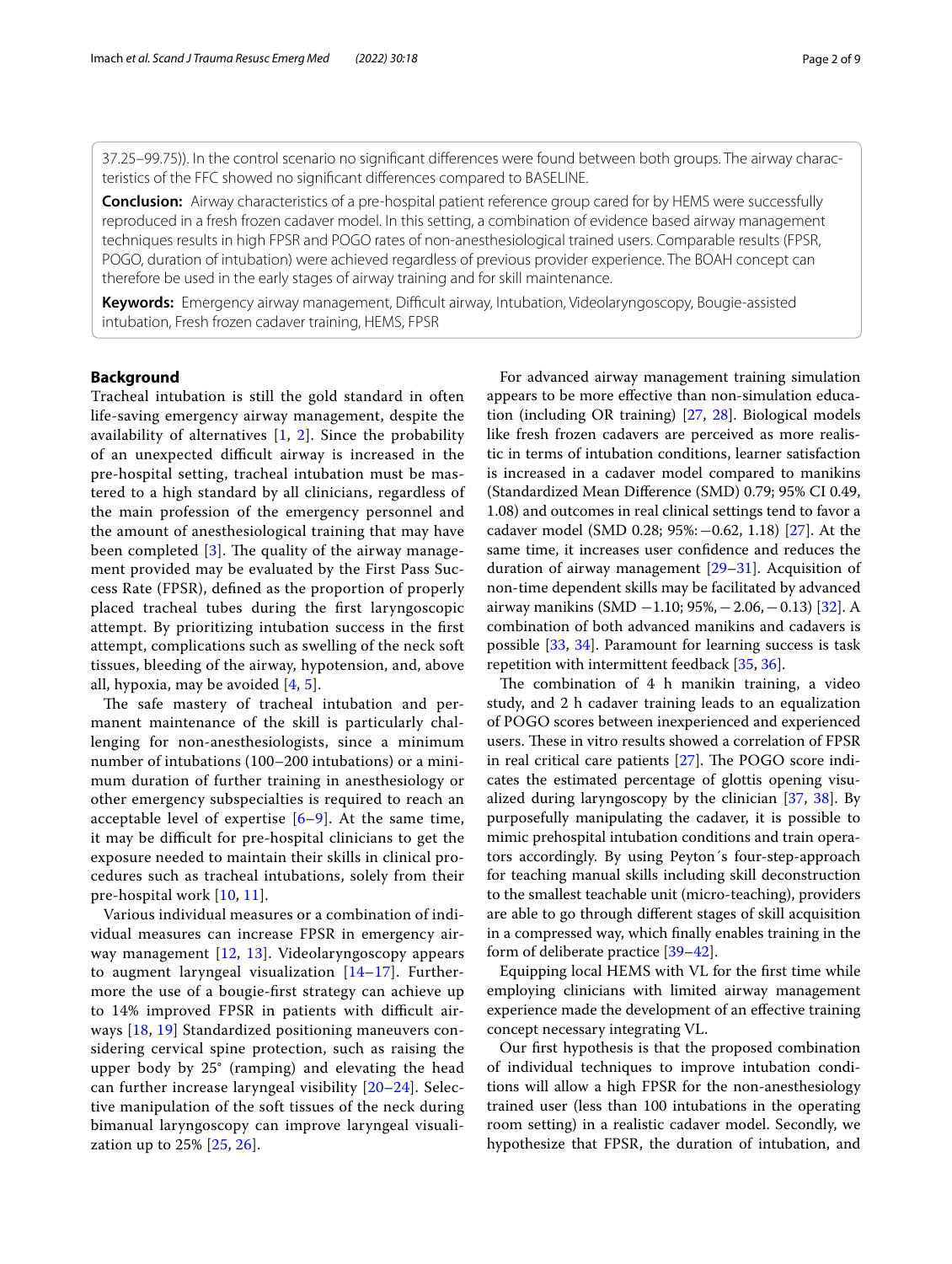the POGO scores between experienced users (trauma surgery fellows and HEMS physicians) and NOVICES (trauma surgery residents) would converge over the course of training and would, over time, no longer differ significantly. Third, the present fresh frozen cadaver model would show a high correlation with real pre-hospital intubation conditions.

## **Methods**

#### **Study population**

The study population was composed of 2 groups with 12 physicians each. All 24 participants were in diferent stages of the same trauma surgery residency program (Department of Traumatology and Orthopedic Surgery Cologne-Merheim Medical Center (CMMC), Cologne, Germany), or had already successfully completed it. No participants had any previous anesthesiological qualifcations. In Germany, a trauma surgery residency lasts 6 years and is undertaken after completion of medical school (6 years). The program consists of an intensive care rotation (ICU) with a length of at least 6 months.

The first group (NOVICES) was in the first 2 years of the program. ICU rotation was not mandatory, and they had not received separate airway training at any time before the study. This group was not regarded to be competent in airway management but was chosen to determine the efect of the course concept on the very early stages of intubation skill acquisition.

The second group (HEMS) was formed by the physicians of the local HEMS service. The helicopter has been equipped with a videolaryngoscope after the study.

In order to be deployed as a pre-hospital emergency physician in local HEMS, one must have a board-certifed qualifcation, which requires 6 months of work in an ICU, 80 h of theoretical teaching, and completion of 50 pre-hospital emergency missions accompanied by an experienced pre-hospital emergency physician. In addition, according to the local protocol, a 6-month full-time rotation as a pre-hospital emergency physician (at least 300 missions), a 2-week rotation in pediatric anesthesia, a standardized course on trauma care  $(ATLS^{\circledast})$ , and an intensive care transport course must be completed. Thereafter, an annual continuing education requirement must be met.

## **Design**

Four weeks before the start of the study, all participants received standardized digital preparatory materials consisting of theoretical journal articles (regarding FPSR), instructional videos (landmarks intubation), and manufacturer's instructions (bougie and videolaryngoscope), which had to be completed by the start of the study (duration approximately 3 h). All contents were summarized by the study director (IS) in a 45 min lecture before the start of the study. Afterwards, all airway techniques were trained individually and in complete sequence by the study instructors (AT, BK, IS) on a Manikin (Deluxe Diffcult Airway Trainer, Laerdal, Starvanger, Norway), and all questions raised by the participants were answered. Each participant was supported in a standardized manner by a flight-paramedic during the training. These paramedics regularly serve as technical crew members in local HEMS (HEMS-TC).

One day before the training, participants were given a pre-questionnaire (12 questions, intubation experience), and 1 day after the training, a post-questionnaire (9 questions, improvement of skills and perception of FFC). Five-point Likert scales were used in the questionnaires  $(1=no$  agreement with the statement,  $5=$  maximum agreement with the statement).

## **Setting**

The participants were distributed by lot to 2 training dates. On each date, 5 fresh frozen whole body human cadavers (FFC) were available. All cadavers were thawed in a standardized manner 24 h before the start of training. The 5 FFC mimicked a typical prehospital patient cohort of local HEMS in terms of characteristics relevant for airway management. For this purpose, difficult airway characteristics (e.g., mouth opening, Mallampati score, neck mobility, presence of airway obstruction, thyromental distance, LEMON score [\[43](#page-8-22), [44](#page-8-23)]) were documented prospectively from 07/2019 to 07/2020 in 60 pre-hospital intubations (BASELINE). For all FFC, the best possible Cormack and Lehane score was obtained by 2 boardcertifed anaesthetists (female KD and male BA) through direct laryngoscopy without time limitation before the start of training [[33](#page-8-14)]. FFC were not modifed after that, beside limiting mouth opening of the 4th FFC to 3 cm and limiting neck mobility of the 5th FFC to 15° extension to refect typical criteria characterizing a potentially anatomically difficult airway in BASELINE.

#### **Airway training/scenarios**

All participants had to undergo the 4 scenarios described below (Fig. [1](#page-3-0)). In each scenario, participants had one intubation attempt per FFC (5 intubations/scenario).

An intubation attempt was defned as any insertion of a laryngoscope beyond the teeth, whether an endotracheal tube (ETT) was passed or not. First-attempt success was defned as a properly placed tracheal tube with an infated cuf during the frst laryngoscopic attempt as confrmed by videolaryngoscopy (VL). There was no time limit for an attempt. Instructors rated the intubation technique on a 10-point scale for each trial, with 10 being the highest.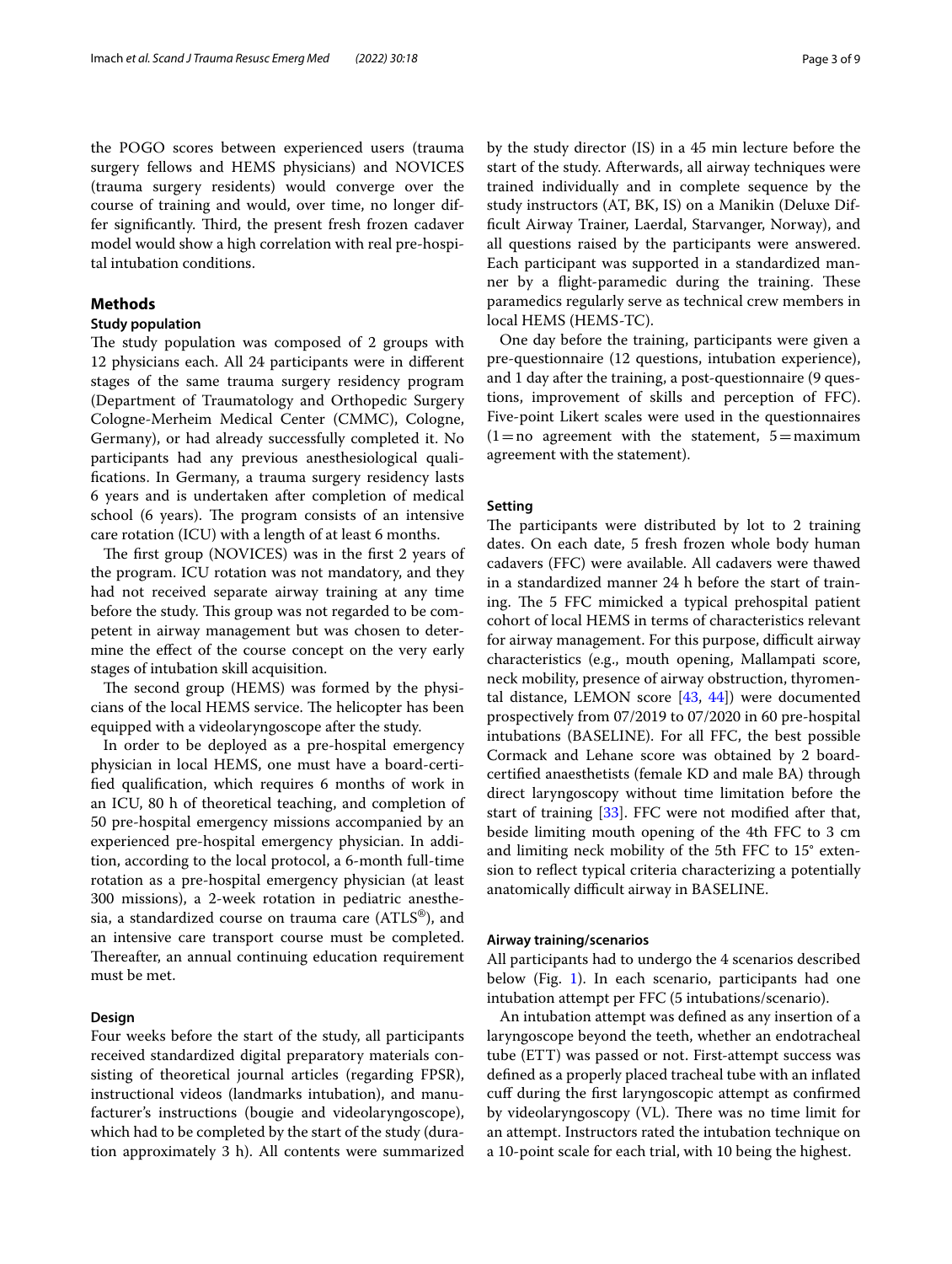<span id="page-3-0"></span>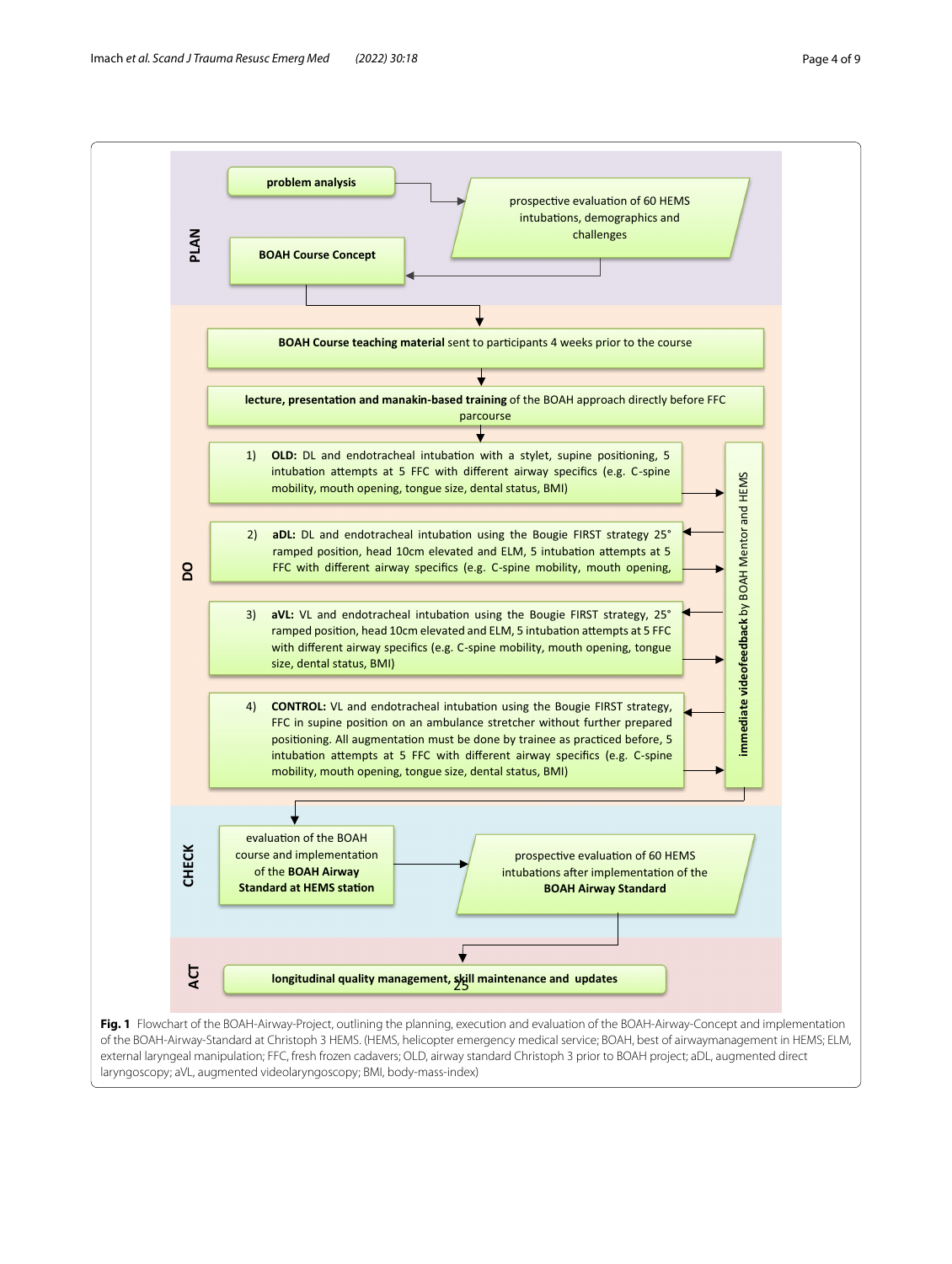Scenario 1 "unaided direct laryngoscopy (OLD, uDL)": DL with a Macintosh-like blade (Size 4) with an endotracheal tube (Size 7.5) and stylet. FFC in supine position on an ambulance stretcher without further prepared positioning. This setting represents the local HEMS airway standard prior to the start of training. The scenario was used to validate the model by comparison with real life BASELINE data.

Scenario 2 "augmented direct laryngoscopy (aDL)": DL with a MacIntosh-like blade (Size 4) using the Bougie FIRST strategy (S-Guide® 15Fr 65 cm, VBM Medical, Sulz a.N., Germany). FFC with the upper body in a 25° ramped position, the head was elevated by 10 cm, and external laryngeal manipulation (ELM) was advised.

Scenario 3 "augmented videolaryngoscopy (aVL)": VL (GlideScope®  $Go^{\mathbb{N}}$ , Verathon, Bothell, USA) with a Mac-Intosh-like blade (Size 4) using the Bougie FIRST strategy. FFC with the upper body in a 25° ramped position, the head was elevated by 10 cm, and external laryngeal manipulation (ELM) was advised.

Scenario 4 "augmented videolaryngoscopy with selfpositioning (CONTROL)": VL with a MacIntosh-like blade (Size 4) using the Bougie FIRST strategy. FFC lying in supine position on an ambulance stretcher without further prepared positioning. All augmentation maneuvers have been allowed. This setting represents our new evidence based and best trained local HEMS airway standard after the introduction of the VL (Best of airway management in HEMS, BOAH).

#### **Data collection and analysis**

All study data (FPSR, duration of intubation, C&L grade, POGO-Score) were collected in real time by AT, KB, and IS, and immediately documented on a standard form. After each scenario, the data were transferred to a

spreadsheet program (Microsoft Excel, version 365, Redmond, USA).

Statistical analysis was performed using SPSS statistical software (version 27; IBM Inc., Armonk, NY, USA). Data are presented as absolute and relative values, or as means with standard deviations (SD), respectively. In case of skew distributed data, medians with inter-quartile ranges (IQR) were used instead of means. Group comparisons were performed with a Chi-squared test in the case of categorical data, and the Mann–Whitney U test for continuous variables. The Kruskall-Wallis test was used for simultaneous signifcance testing of several groups.

Correlation calculation was done for non-metric scaled variables according to Spearman (Rho).

The level of significance was defined at  $p < 0.05$ .

#### **Study approval**

The present study was approved by the ethics committee of the Faculty of Medicine, University of Witten/Herdecke, Germany (No. 86/2019), with a Study Register No. German Trail Register (DRKS00024125).

## **Results**

Baseline data of the NOVICES and HEMS group regarding professional experience and intubation skills signifcantly difer as expected (Table [1](#page-4-0)).

In the CONTROL scenario, testing the main hypothesis, the FPSR and achieved C&L grade of the HEMS group increased signifcantly compared to the pre-hospital patient reference group BASELINE (HEMS FPSR 100%, absolute diference: 23%, *p*≤0.001; median C&L 1, IQR 1–2,  $p = 0.018$ ). Compared to BASELINE the use of videolaryngoscopy, bougie, and the application of positioning techniques required signifcantly more time (median HEMS 34.0 s, IQR 28.3–47.5, absolute diference: 13.0 s, *p*=0.045) (Table [2](#page-5-0)).

<span id="page-4-0"></span>

|  | Table 1 Characteristics of participants |  |
|--|-----------------------------------------|--|
|--|-----------------------------------------|--|

**Novice n**=**12 HEMS n**=**12** Professional years as doctor, median IQR  $2(1-4)$   $7(6-7.75)$   $<.001$ Formal preclinical qualifcation (n, %) 3 (25.0%) 12 (100%) Professional years as emergency physician median, IQR 0 (0–0.75) 4 (3.25–5) 4 (3.25–5) 4 (3.25–6) Formal clinical intubation training (n, %) 2 (16.7%) 3 (25.0%) Real-life intubations total, median, IQR 5 (0–18.75) 68 (37.25–99.75) <.001 Intubations in hospital, median, IQR  $5(0-11)$   $7(0-42.5)$  .551 Intubations per year preclinical, median, IQR 0 (0–0) 10 (7.25–15) <.001 Intubations by videolaryngoskop total, median, IQR 0 (0-1) 3 (1.25–10.5) 002  $Intubations using 6001 (1–9)$  and  $Intubations 1001 (1–9)$  and  $Intubations 1001 (1–9)$  and  $Intubations 1001 (1–9)$  and  $Intubations 1001 (1–9)$ Cricothyroidotomy performed total, median, IQR 0 (0-0) 0 00-0.00 0 (0-0.75) 0 (0-0.75) .551

IQR, Interquartile range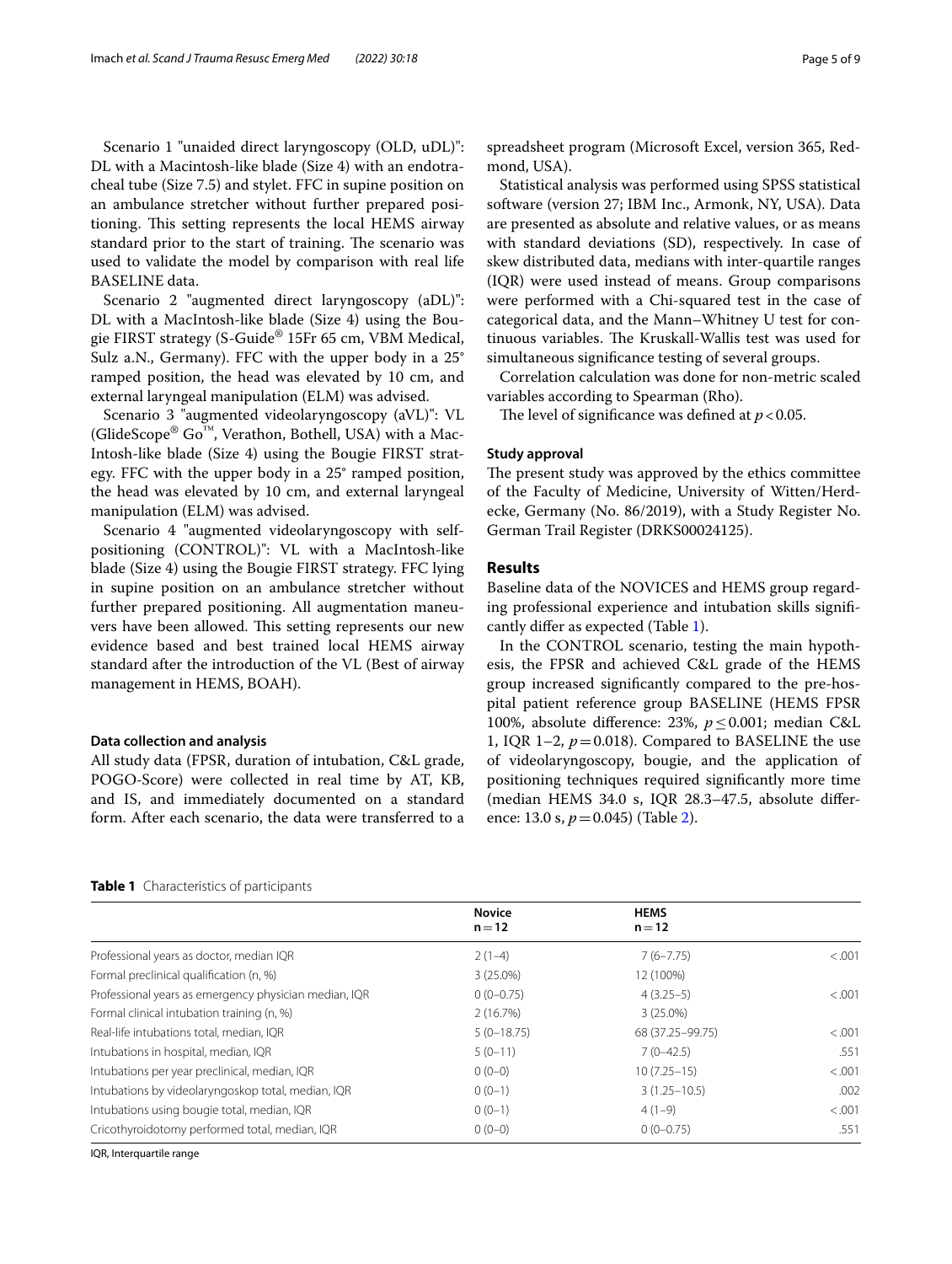#### <span id="page-5-0"></span>**Table 2** Group comparison intubation performance

|                                                             | <b>NOVICES group</b><br>$n = 60$ | <b>HEMS</b> group<br>$n = 60$ | <i>p</i> -value |
|-------------------------------------------------------------|----------------------------------|-------------------------------|-----------------|
| Unaided direct laryngoscopy (OLD, uDL)                      |                                  |                               |                 |
| uDL FPSR (n, %)                                             | 48 (80.0%)                       | 50 (83.3%)                    | .638            |
| uDI C&L grade (n, median, IQR)                              | $2(1-2)$                         | $2(1-2)$                      | .158            |
| uDL POGO-Score (%, median, IQR)                             | 61.3 (30.0-100.0)                | 80.0 (50.0-100.0)             | .104            |
| uDL time intubation (s, median, IQR)                        | 22.0 (16.0-34.6)                 | $21.0(12.3 - 32.6)$           | .339            |
| Augmented direct laryngoscopy (aDL)                         |                                  |                               |                 |
| aDL FPSR (n, %)                                             | 56 (93.3%)                       | 57 (95.0%)                    | .698            |
| aDL C&L grade (n, median, IQR)                              | $2(1-2)$                         | $1(1-2)$                      | .119            |
| aDL POGO-score (%, median, IQR)                             | 80.0 (80.0-100.0)                | 100.0 (100.0-100.0)           | .003            |
| aDL time intubation (s, median, IQR)                        | 32.0 (25.0-41.5)                 | 26.0 (19.3-34.8)              | < 0.001         |
| Augmented videolaryngoscopy (aVL)                           |                                  |                               |                 |
| aVL FPSR (n, %)                                             | 59 (98.3%)                       | 60 (100.0%)                   | .317            |
| aVL C&L grade (n, median, IQR)                              | $1(1-2)$                         | $1(1-2)$                      | .842            |
| aVL POGO-Score (%, median, IQR)                             | 100.0 (90.0-100.0)               | 100.0 (90.0-100.0)            | .626            |
| aVL time intubation (s, median, IQR)                        | 32.0 (24.25-40.0)                | 24.0 (19.3-30.0)              | < 0.001         |
| Augmented videolaryngoscopy with self-positioning (CONTROL) |                                  |                               |                 |
| CONTROL FPSR (n, %)                                         | 60 (100.0%)                      | 60 (100.0%)                   | 1.000           |
| CONTROL C&L grade (%, median, IQR)                          | $1(1-2)$                         | $1(1-2)$                      | .593            |
| CONTROL POGO-Score (%, median, IQR)                         | 100.0 (100.0-100.0)              | 100.0 (80.0-100.0)            | .427            |
| CONTROL time intubation (s, median, IQR)                    | 30.5 (27.0-44.8)                 | 34.0 (28.3-47.5)              | .370            |

FPS, frst pass success; C&L, Cormack & Lehane grade; POGO score, percentage of glottis opening

For the secondary hypothesis of converging intubation performance (FPSR, POGO, duration of intubation) a group comparison between NOVICES and HEMS of the CONTROL scenario, in which all maneuvers were performed independently by the participants, found no signifcant diferences. In the OLD scenario as standard of care the HEMS group still scored higher in intubation conditions (C&L grade, POGO) without being statistically signifcant. While FPSR or intubation duration already demonstrated no significant difference. The quality of intubation performance in OLD was rated signifcantly lower by instructors in the NOVICE group (NOVICE 7.0 (IQR 5.25–8.00), HEMS 8.0 (7.0–10.0), *p*<0.001), while in CONTROL no diference was found. The data of the four study scenarios are shown in Table [2.](#page-5-0)

In order to verify the third hypothesis, a comparison of the intubation characteristics of the two FFC groups and the pre-hospital patient reference group (BASELINE) showed no statistically signifcant diferences between the [3](#page-6-0) groups (Table  $3$ ). Accordingly, There was no significant diference of intubation performance by the HEMS group between the OLD scenario and the BASELINE data (FPSR n=47 (77%, *p*=0.317, C&L grade median 2 (IQR 1-2,  $p=0.124$ ), duration of intubation median 25.5 s (IQR 18.5-45.0,  $p=0.994$ ). The perceived realism of the FFC was rated higher by the HEMS group

(NOVICES median 4.0 (IQR 3.6–4.0), HEMS median 5.0  $(IQR 5.0-5.0), p < 0.001$ ).

For the NOVICES group, there was no signifcant correlation between the number of intubations performed on a real patient prior to the start of training and FPSR in the OLD and CONTROL scenarios (OLD Rho 0.178, *p*=0.172; CONTROL Rho−0.212, *p*=0.105); this correlation is also absent in the HEMS group (OLD Rho−0.104, *p*=0.430; CONTROL Rho−0.094,  $p = 0.473$ .

## **Discussion**

In this study, a combination of positioning maneuvers and the use of technical devices i.e. videolaryngoscopy and bougie FIRST strategy succeeded in signifcantly increasing the FPSR by at best 23% in a fresh frozen cadaver model.

As shown by Driver et al. in a single center randomized controlled trial at an emergency department in Minneapolis, the bougie FIRST strategy alone is a suitable tool to signifcantly increase the FPSR in adult emergency patients  $[18]$ . Among 380 patients with at least 1 difficult airway characteristic (body fuids obscuring the laryngeal view, airway obstruction or edema, obesity, short neck, small mandible, large tongue, facial trauma, or the need for cervical spine immobilization) frst-attempt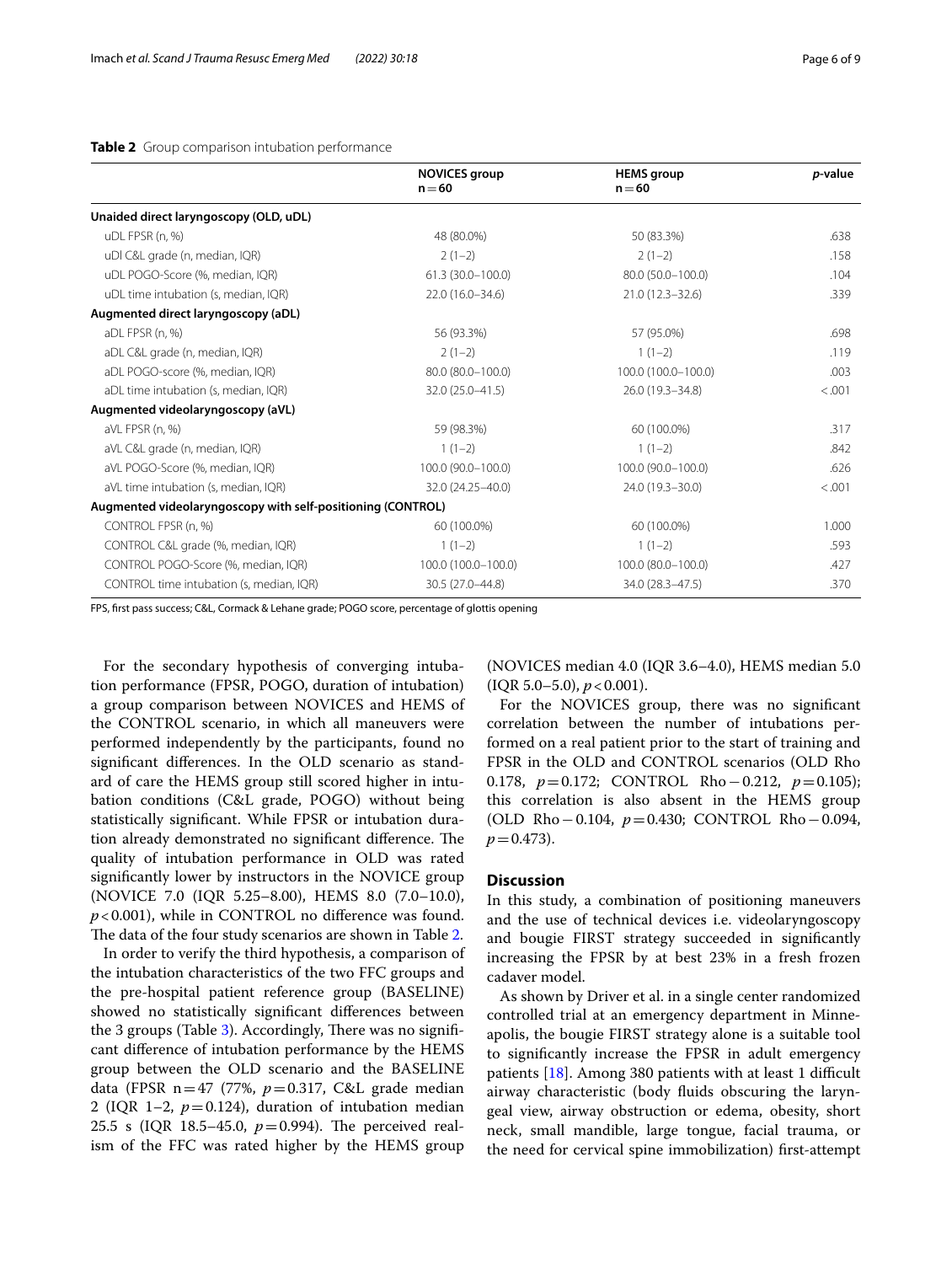#### <span id="page-6-0"></span>**Table 3** Cadaver specifications

|                                                                             | <b>HEMS</b> group<br>$n = 60$ | FFC group 1<br>$n = 5$ | FFC group 2<br>$n = 5$ | <i>p</i> -value |
|-----------------------------------------------------------------------------|-------------------------------|------------------------|------------------------|-----------------|
| Sex (female, n, %)                                                          | 44 (73.3%)                    | $2(40.0\%)$            | $1(20.0\%)$            |                 |
| Age (years, median, IQR)                                                    | 65.0 (50.5 - 80.75)           | 78 (72.5-85.50)        | 78 (68.5 - 80.5)       | .130            |
| Body weight (kg, median, IQR)                                               | 80.0 (75.0-90.0)              | 68 (47.6-85.1)         | 72.6 (61.5-90.9)       | .186            |
| Body height (cm, median, IQR)                                               | 178.5 (170.0-185.0))          | 175.3 (162.6-177.8)    | 177.8 (165.1-179.1)    | .387            |
| Body Mass Index (kg/m <sup>2</sup> , median, IQR)                           | 26.1 (23.4 - 27.8)            | $21.5(17.5 - 28.6)$    | 23.2 (20.8-31.0)       | .269            |
| Dental status intact (n, %)                                                 | 42 (70.0%)                    | $2(40.0\%)$            | $2(40.0\%)$            | .087            |
| Mouth opening (cm, median, IQR)                                             | $4.0(3.0-4.0)$                | $3.5(2.75 - 3.75)$     | $3.5(2.75-4.0)$        | .556            |
| Thyreomentale distance (cm, median, IQR)                                    | $7.0(6.0 - 7.5)$              | $7.0(6.5 - 7.75)$      | $7.0(6.75 - 7.75)$     | .364            |
| Max. neck extension (> 30°, n, %))                                          | 37 (61.7%)                    | 4 (80.0%)              | 4 (80.0%)              | .510            |
| C&L grade in field<br>(direct laryngoscopy, median, IQR)                    | $2(1-2)$                      |                        |                        |                 |
| Best C&L grade by anaesthetist in lab<br>(direct laryngoscopy, median, IQR) |                               | $1(1-2)$               | $1(1-2)$               |                 |
| POGO score by anaesthetist in lab<br>(direct laryngoscopy, median, IQR)     |                               | 100% (77.5-100)        | 100% (80-100)          |                 |

C&L, Cormack & Lehane grade; POGO score, percentage of glottis opening

intubation success was higher in the bougie group (96%) than in the endotracheal tube + stylet group  $(82%)$  (absolute diference, 14% [[32](#page-8-13)]). VL used by US emergency physicians in the 3rd year of training raises FPSR up to 90% compared to DL (FPSR 73%). Therefore VL is recommended as the primary intubating device for patients with difficult airway characteristics  $[45]$  $[45]$ . A RCT in inhospital inducation of anaesthesia showed a higher FPSR in VL compared to DL ((93% vs. 84%),  $p = 0.026$ ), with at the same time better visualization of the vocal cord level (C&L I/II: 93% vs. 81%, *p*<0.01) [[46\]](#page-8-25). POGO scores also improved in our study by using VL. Those high FPSR rates could be reached in diferent HEMS settings with both an anesthesiological or trauma surgical specialization by using videolaryngoscopy as first line device  $[16,$  $[16,$ [47\]](#page-8-27).

A better visualization of the vocal cord level results in higher FPSR rates in patients with cervical immobilization representing a difficult airway characteristic what is relevant for a trauma patient population [[48](#page-8-28)].

Improving visualization and adjustability of the vocal cords by using VL may be at the expense of a longer intubation time compared to DL (46 vs. 33 s, absolute difference 13 s,  $p < 0.001$ ) [[46](#page-8-25)]. The combination of VL and bougie FIRST strategy used in the study also required signifcantly more time (absolute diference 13.0 s) compared to DL, but participants were not trained in VL use before. The clinical significance of this difference must be questioned when considering the time to desaturation demonstrated in previous studies. For example, saturations<90% rarely occur after 3 min of preoxygenation with an intubation time of less than 60 s  $[49]$  $[49]$ .

Comparable results (FPSR, POGO, intubation time) were achieved by both groups regardless of previous intubation experience. Numerous studies on real life patients have shown the correlation of the FPSR with the number of intubations already performed by the provider. The learning curve starts fattening only after 25–30 intubations  $[6, 50]$  $[6, 50]$  $[6, 50]$ . The BOAH course concept therefore seems suitable to move the frst part of this learning curve from a real life scenario into the safe and reproducible laboratory environment providing a starting point for the necessary real-life experience. Especially for non- anesthesiological trained users, this training environment offers the conditions for rapid task repetition and gain of experience with devices like the videolaryngoscope and the bougie.

The cadaver model successfully reproduced the airway characteristics of a pre-hospital patient group cared for by HEMS in the lab setting. Thereby, FPRS, duration of intubation, and C&L grade showed no signifcant differences between the lab setting and the pre-hospital setting.

## **Limitations**

FFC can only represent the anatomical aspects of airway management. In real life, the safe application of emergency anesthesia with the use of muscle relaxants is a key element in creating optimal intubation conditions. Mastery of this skill did not need to be demonstrated by the participants.

The widespread use of FFC is limited by costs, logistical requirements such as cooling and complex supply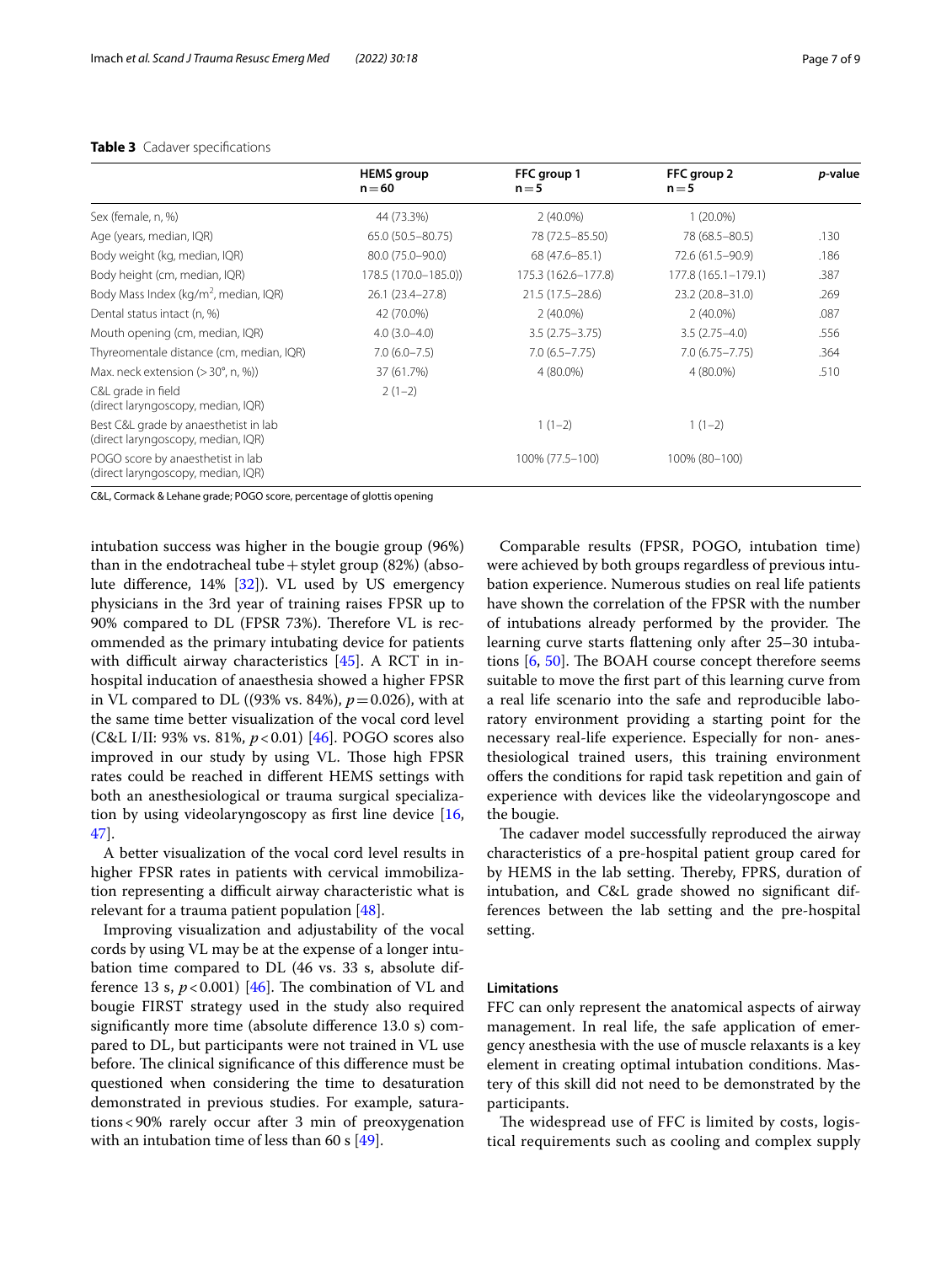(relevant delivery time) although they are commercially available. They can only be refrozen once.

The study lacks an anesthesiological trained comparison group. However, considering the high rate of FPSR, we presume no signifcant diference in the FPSR rate. However, anesthesia professionals might perform intubation in less time and with optimal ergonomics.

A prospective evaluation of the FPSR in the HEMS setting after standardized airway course using the BOAH concept should be performed to validate the fndings in real life.

## **Conclusion**

In a fresh frozen cadaver model, a combination of evidenced based airway management techniques results in high FPSR and POGO rates of non-anesthesiological trained users. Using teaching concepts like deliberate practice, immediate video-feedback-practice loops, 1:1 teaching with a mentor enables single technique mastery regardless of previous provider experience. The cadaver model successfully reproduced airway characteristics of a pre-hospital patient reference group cared for by HEMS. The BOAH concept can move the early learning curve of emergency intubation training from a real life scenario to a controlled high-volume laboratory setting and can therefore be used in the early stages of airway training.

#### **Abbreviations**

aDL: Augmented direct laryngoscopy; ATLS: Advanced trauma life support; aVL: Augmented videolaryngoscopy; BMI: Body mass index; BOAH: Best of airway management in HEMS; C&L: Cormack & Lehane grade; ELM: External laryngeal manipulation; FFC: Fresh frozen cadavers; FPSR: First pass success rate; HEMS: Helicopter emergency medical service; IQR: Interquartile range; OLD: Airway standard Christoph 3 prior to BOAH project; POGO score: Percentage of glottis opening.

#### **Acknowledgements**

The authors would like to personally thank Judith Pfeifer, Dr. Sara Firner and Dr. Karsten Engel for sharing our vision and for supporting the implementation of the course concept.

#### **Authors' contributions**

IS, KB and AT were principal investigators, designed the study, prepared the study data, analysed the data, prepared the fgures, and drafted the manuscript. BA designed the study, prepared the study data, analysed the data, interpreted the fndings and revised the manuscript. KD contributed to the design of the study and prepared data, interpreted the fndings and contributed to the manuscript. All authors read and approved the fnal manuscript.

#### **Funding**

Open Access funding enabled and organized by Projekt DEAL. There was no funding for this study. No further money was taken externally from any institution or company.

#### **Availability of data and materials**

Please contact author for data requests.

#### **Declarations**

#### **Ethics approval and consent to participate**

The study was performed in accordance with the Declaration of Helsinki and approved by the Ethics Committee of the Faculty of Medicine University of Witten/Herdecke, Germany (ID 86/2019).

#### **Consent for publication**

Not applicable.

#### **Competing interests**

The authors declare that they have no competing interests.

#### **Author details**

<sup>1</sup> Department of Trauma and Orthopedic Surgery, Cologne-Merheim Medical Center (CMMC), University Witten/Herdecke, Cologne, Germany. <sup>2</sup> Department of Surgery, Military Medical Center Ulm, Ulm, Germany.<sup>3</sup> Department of Anaesthesiology and Intensive Care Medicine, Cologne-Merheim Medical Center (CMMC), University Witten/Herdecke, Cologne, Germany.

#### Received: 20 September 2021 Accepted: 2 March 2022 Published online: 12 March 2022

#### **References**

- <span id="page-7-0"></span>1. Updated by the Committee on Standards and Practice Parameters, Apfelbaum JL, Hagberg CA, Caplan RA, Blitt CD, et al. Practice guidelines for management of the difficult airway: an updated report by the American Society of Anesthesiologists Task Force on Management of the Difficult Airway. Anesthesiology. 2013;118(2):251–70.
- <span id="page-7-1"></span>2. Frerk C, Mitchell VS, McNarry AF, Mendonca C, Bhagrath R, Patel A, et al. Difficult Airway Society 2015 guidelines for management of unanticipated difficult intubation in adults. BJA Br J Anaesth. 2015;115(6):827-48.
- <span id="page-7-2"></span>3. Combes X, Jabre P, Margenet A, Merle JC, Leroux B, Dru M, et al. Unanticipated difficult airway management in the prehospital emergency setting: prospective validation of an algorithm. J Am Soc Anesthesiol. 2011;114(1):105–10.
- <span id="page-7-3"></span>4. Sakles JC, Chiu S, Mosier J, Walker C, Stolz U. The importance of frst pass success when performing orotracheal intubation in the emergency department. Acad Emerg Med. 2013;20(1):71–8.
- <span id="page-7-4"></span>5. Bernhard M, Becker TK, Gries A, Knapp J, Wenzel V. The frst shot is often the best shot: frst-pass intubation success in emergency airway management. Anesth Analg. 2015;121(5):1389–93.
- <span id="page-7-5"></span>6. Bernhard M, Mohr S, Weigand M, Martin E, Walther A. Developing the skill of endotracheal intubation: implication for emergency medicine. Acta Anaesthesiol Scand. 2012;56(2):164–71.
- Harris T, Lockey D. Success in physician prehospital rapid sequence intubation: what is the effect of base speciality and length of anaesthetic training? Emerg Med J. 2011;28(3):225–9.
- 8. Warner KJ, Carlbom D, Cooke CR, Bulger EM, Copass MK, Sharar SR. Paramedic training for proficient prehospital endotracheal intubation. Prehosp Emerg Care. 2010;14(1):103–8.
- <span id="page-7-6"></span>9. Gillett B, Saloum D, Aghera A, Marshall JP. Skill proficiency is predicted by intubation frequency of emergency medicine attending physicians. West J Emerg Med. 2019;20(4):601.
- <span id="page-7-7"></span>10. Gries A, Zink W, Bernhard M, Messelken M, Schlechtriemen T. Realistic assessment of the physican-stafed emergency services in Germany. Anaesthesist. 2006;55(10):1080–6.
- <span id="page-7-8"></span>11. Carlson JN, Zocchi M, Marsh K, McCoy C, Pines JM, Christensen A, et al. Procedural experience with intubation: results from a national emergency medicine group. Ann Emerg Med. 2019;74(6):786–94.
- <span id="page-7-9"></span>12. Ångerman S, Kirves H, Nurmi J. A before-and-after observational study of a protocol for use of the C-MAC videolaryngoscope with a Frova introducer in pre-hospital rapid sequence intubation. Anaesthesia. 2018;73(3):348–55.